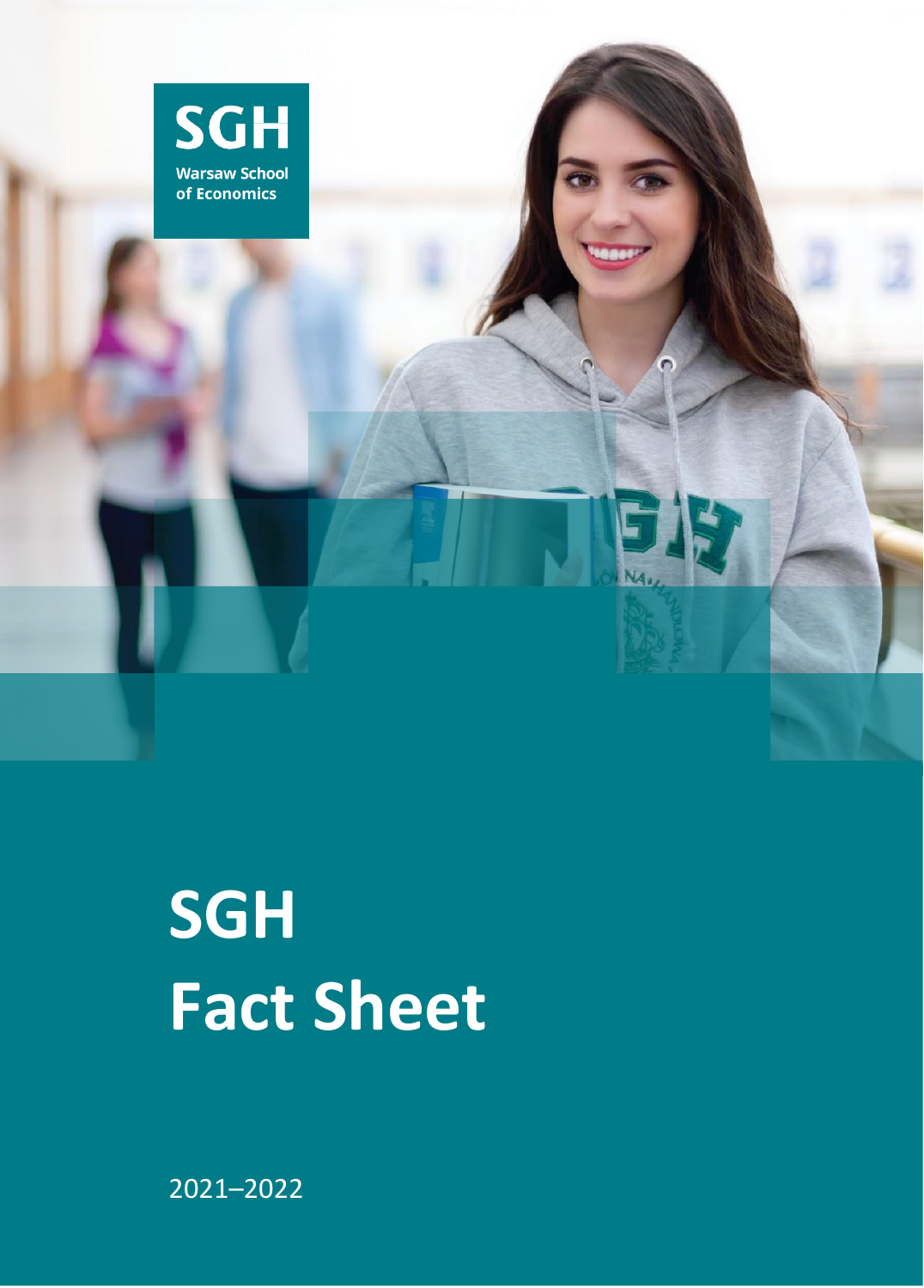| THE UNIVERSITY                                                                                          |                                                                                 |                                                                  |  |  |
|---------------------------------------------------------------------------------------------------------|---------------------------------------------------------------------------------|------------------------------------------------------------------|--|--|
| <b>Full name</b>                                                                                        | SGH Warsaw School of Economics (Szkoła Główna Handlowa w Warszawie)             |                                                                  |  |  |
| Location                                                                                                | Warsaw, Poland   Population: 1,758,143 (city metropolis)                        |                                                                  |  |  |
| Erasmus+ code                                                                                           | PL WARSZAW03                                                                    |                                                                  |  |  |
| <b>ECHE</b> number                                                                                      | 43645-EPP-1-2014-1-PL-EPPKA3-ECHE                                               |                                                                  |  |  |
| <b>PIC</b>                                                                                              | 998695705                                                                       | <b>OID</b><br>E10205120                                          |  |  |
| Website                                                                                                 | www.sgh.waw.pl/en                                                               |                                                                  |  |  |
| <b>About university</b>                                                                                 | ▶<br><b>Authorities</b><br>▶<br><b>Research</b>                                 | <b>Rankings and Accreditations</b><br>▶                          |  |  |
| <b>INTERNATIONAL CENTRE (CWM)</b>                                                                       |                                                                                 |                                                                  |  |  |
| <b>Mailing address</b>                                                                                  | Enquiries and nominations (student exchange)                                    |                                                                  |  |  |
| <b>SGH Warsaw School of Economics</b><br><b>International Centre</b><br>al. Niepodległości 162          | email:<br>incoming@sgh.waw.pl                                                   |                                                                  |  |  |
| 02-554 Warsaw<br>Poland                                                                                 | website for exchange students                                                   |                                                                  |  |  |
| <b>CONTACTS</b>                                                                                         |                                                                                 |                                                                  |  |  |
| <b>Director</b>                                                                                         | Ms. Katarzyna KACPERCZYK<br>Ph: +48 22 564 98 40                                | Email: kkacpe@sgh.waw.pl                                         |  |  |
| <b>Deputy Director</b><br><b>CEMS Program Manager at SGH</b>                                            | Mr. Grzegorz M. AUGUSTYNIAK<br>Ph: +48 22 564 98 42                             | Email: august@sgh.waw.pl                                         |  |  |
| <b>Deputy Director</b><br>Erasmus+ KA1 Institutional Coordinator<br>Exchange and double degree programs | Email: mchromy@sgh.waw.pl<br>Ms. Małgorzata CHROMY<br>Ph: +48 22 564 98 41      |                                                                  |  |  |
| <b>Incoming Student Mobilities</b>                                                                      |                                                                                 |                                                                  |  |  |
| European & CEMS students,<br>Erasmus+ KA103                                                             | Ms. Marta SENT-PAWŁOWSKA<br>Ph: +48 22 564 98 47                                | Email: incoming@sgh.waw.pl                                       |  |  |
| Overseas & Freemover students,<br>Erasmus+ KA107, EU SHARE                                              | Ms. Monika KOMOREK<br>Ph: +48 22 564 98 43                                      | Email: incoming@sgh.waw.pl                                       |  |  |
| <b>Outgoing Student Mobilities</b>                                                                      |                                                                                 |                                                                  |  |  |
| Erasmus+ KA103<br>(study abroad and internships)                                                        | Mr. Tadeusz KASIAK<br>Email: outgoing@sgh.waw.pl<br>Ph: +48 22 564 98 44        |                                                                  |  |  |
| Erasmus+ KA103<br>(study abroad and internships)                                                        | Ms. Marta TYMIŃSKA<br>Email: outgoing@sgh.waw.pl<br>Ph: +48 22 564 78 23        |                                                                  |  |  |
| Bilateral & PIM exchange,<br>CEMS MIM without Erasmus+,<br>Erasmus+ KA107, Freemovers                   | Ms. Nadiya SKYBA<br>Email: bilateral@sgh.waw.pl<br>Ph: +48 22 564 97 60         |                                                                  |  |  |
| <b>Double Degree Programs Coordinator</b>                                                               | Prof. Tomasz SIKORA, PhD                                                        | Email: tsikora@sgh.waw.pl                                        |  |  |
| Double Degree Programs Manager                                                                          | Ms. Agnieszka KÜHNL-KINEL, PhD<br>Ph: +48 22 564 87 21                          | Email: akinel@sgh.waw.pl                                         |  |  |
| <b>Visiting Professors</b><br>(Erasmus+)                                                                | Ms. Katarzyna TORCHALSKA-KASIAK                                                 | Email: ktorch@sgh.waw.pl                                         |  |  |
| <b>WWW address:</b>                                                                                     | International Centre - English version<br>International Centre - Polish version | http://www.sgh.waw.pl/international<br>http://www.sgh.waw.pl/cwm |  |  |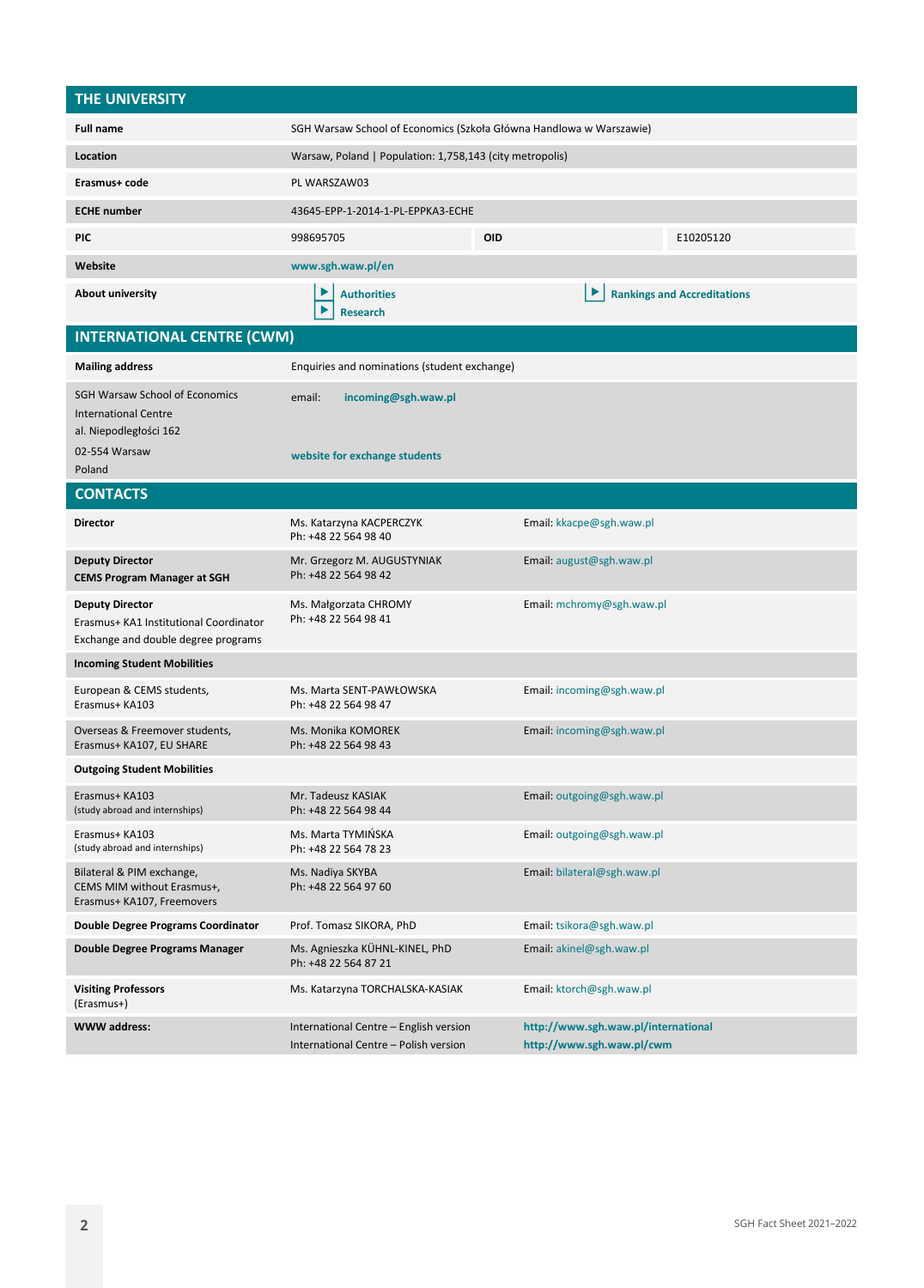# **ACADEMIC CALENDAR FOR 2021/2022:**

**SGH works within the semester system. The current academic calendar is available below**

|                                                                                          | <b>FALL 2021</b>                                                    | <b>SPRING 2022</b>     |  |
|------------------------------------------------------------------------------------------|---------------------------------------------------------------------|------------------------|--|
| Expected arrival date for exchange<br>students, double degree students and<br>freemovers | 26-27 September 2021                                                | 14 - 15 February 2022  |  |
| <b>Orientation Week</b>                                                                  | 28 - 30 September 2021                                              | 16 - 18 February 2022  |  |
| Classes                                                                                  | 1 October 2021 - 23 January 2022<br>21 February 2022 - 12 June 2022 |                        |  |
| Exam period I                                                                            | 24 January 2022 - 6 February 2022<br>13 - 26 June 2022              |                        |  |
| Exam period II                                                                           | 12 - 18 February 2022                                               | 19 - 25 September 2022 |  |
|                                                                                          | <b>HOLIDAYS &amp; EVENTS</b>                                        |                        |  |
| All Saints Day (holidays)                                                                | 1 November 2021                                                     |                        |  |
| Independence Day (National Holiday)                                                      | 11 November 2021                                                    |                        |  |
| Christmas/New Year Break                                                                 | 23 December 2021 - 2 January 2022                                   |                        |  |
| Epiphany (holiday)                                                                       | 6 January 2022                                                      |                        |  |
| <b>Winter Break</b>                                                                      | 7 - 11 February 2022                                                |                        |  |
| Easter Holidays                                                                          |                                                                     | 14-20 April 2022       |  |
| Labour / Constitution Day Holidays                                                       |                                                                     | 30 April - 3 May 2022  |  |
| Pentecost                                                                                |                                                                     | $4 - 5$ June 2022      |  |
| Corpus Christi (holiday)                                                                 |                                                                     | 16 June 2022           |  |

# **DEADLINES FALL / ACADEMIC YEAR 2021/2022 SPRING 2022** Nomination on-line period for non-degree students: 13 February – 10 April <sup>2021</sup> 13 August – 10 October 2021 Students' Application period (nominated students & freemovers): 13 February – 19 April <sup>2021</sup> 13 August – 19 October 2021 Required Documents: Application on-line system is available at: **https://cpm-recruitment.sgh.waw.pl/** following the on-line nomination process completed by host school coordinators. Free-movers may register directly in our system. Deadlines and documents for degree students: All information is provided by SGH Admission & Promotion Office: **[Information for candidates](https://www2.sgh.waw.pl/en/candidate)**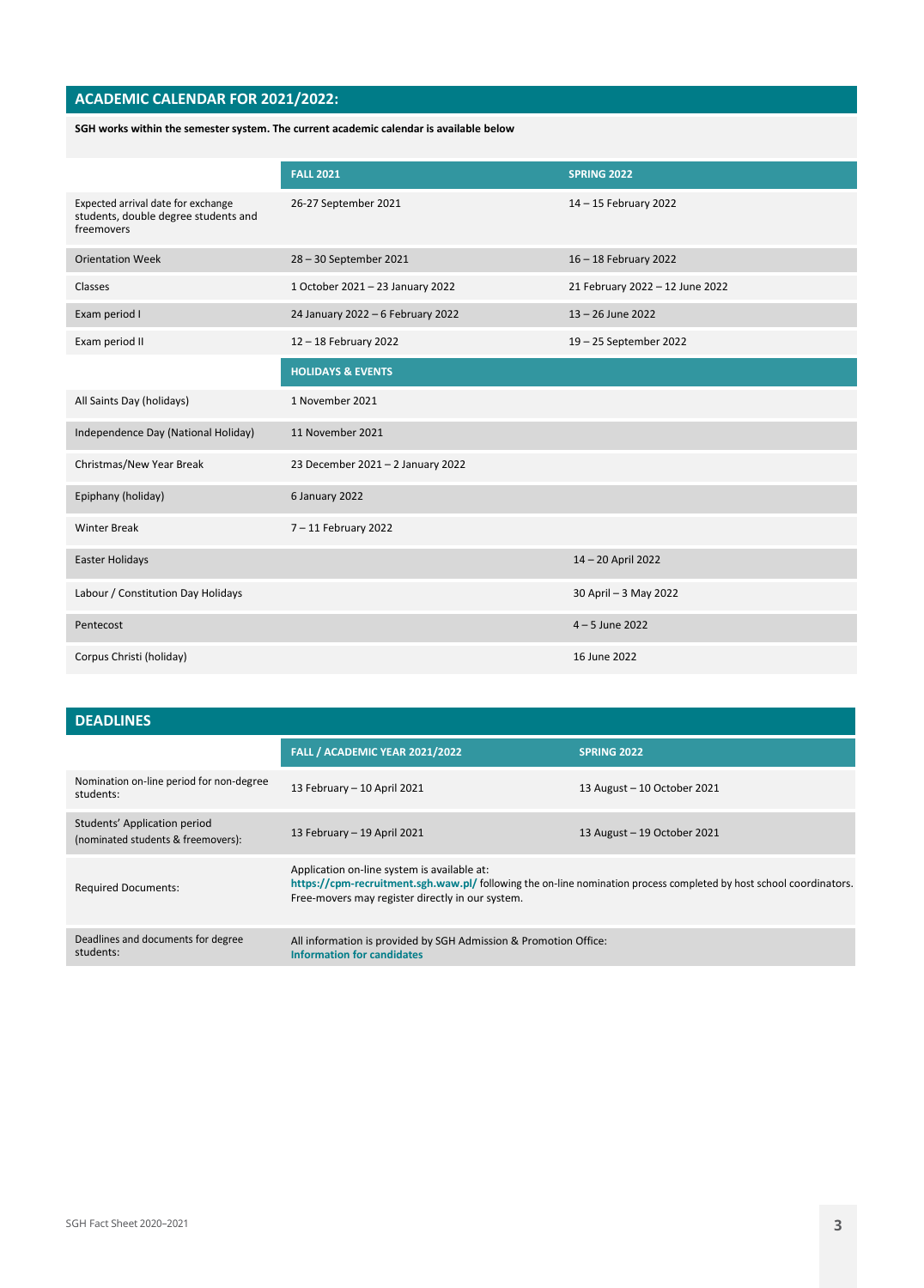# **SUMMER PROGRAMS OR SHORT-TERM PROGRAMS**

German Summer School **<http://www.sgh.waw.pl/sommerschule/>**

Summer University Warsaw (in English) **<http://suw.sgh.waw.pl/>**

Upon agreement: internships and study tours can be offered.

| <b>COURSES</b>                                                                         |                                                                                                                                                                                                                                                                                                                                                                                                                                                                                                                                                                                                                                                                                                                                                                                                                                                                                                                                                                                                                                                                                                                                                                                                                                                                                                                                                                                                                                                                                                                                                                                                         |  |  |
|----------------------------------------------------------------------------------------|---------------------------------------------------------------------------------------------------------------------------------------------------------------------------------------------------------------------------------------------------------------------------------------------------------------------------------------------------------------------------------------------------------------------------------------------------------------------------------------------------------------------------------------------------------------------------------------------------------------------------------------------------------------------------------------------------------------------------------------------------------------------------------------------------------------------------------------------------------------------------------------------------------------------------------------------------------------------------------------------------------------------------------------------------------------------------------------------------------------------------------------------------------------------------------------------------------------------------------------------------------------------------------------------------------------------------------------------------------------------------------------------------------------------------------------------------------------------------------------------------------------------------------------------------------------------------------------------------------|--|--|
| Study program:                                                                         | SGH has non-faculty structure, offering programs at all three levels:<br>undergraduate (Bachelor's) - 180 ECTS,<br>graduate (Master's) – 120 ECTS and<br>doctoral ( $PhD$ ) - 3-4 years.<br>The offer for exchange students includes subjects at undergraduate and graduate level from SGH existing majors<br>including:<br>Advanced Analytics-Big Data,<br><b>Business Administration,</b><br>Corporate Financial Management,<br>E-business, Economics,<br>Economic Analysis of Law,<br>Finance & Accounting,<br>Global Business, Finance and Governance,<br>International Business,<br>International Economics,<br>▶<br>Management,<br>Project Management,<br>Public Policy,<br>Quantitative Methods in Economics and Information Systems.<br>Exchange students may also take selected courses offered within CEMS Master in International Management (only<br>electives) and courses in German of the German-Polish Academic Forum. Those students who speak Polish may<br>attend all courses offered at SGH at the given level.<br>Students may only take courses from the level they are registered/nominated at.<br>Master students are not allowed to take bachelor level courses. Bachelor students (pursuing a 3-year long<br>bachelor's degree) are not allowed to take master level courses.<br>Exception to this rule applies to students pursuing a 4-year bachelor program and only when on exchange at SGH<br>during their last year of studies. In such a case bachelor students are allowed to register for master level courses<br>(letter of support from home university required). |  |  |
| Courses:                                                                               | Teaching programs and study plans for bachelor and master levels are available in USOSweb<br>Schedules with courses offered in a given semester are published on the websites of respective Dean's Office:<br>Undergraduate<br><b>Graduate</b>                                                                                                                                                                                                                                                                                                                                                                                                                                                                                                                                                                                                                                                                                                                                                                                                                                                                                                                                                                                                                                                                                                                                                                                                                                                                                                                                                          |  |  |
| Academic / Experience Requirements:                                                    | Selected courses may require prerequisites indicated in the course outlines in USOSweb –<br>https://usosweb.sgh.waw.pl/kontroler.php?_action=katalog2/przedmioty/index                                                                                                                                                                                                                                                                                                                                                                                                                                                                                                                                                                                                                                                                                                                                                                                                                                                                                                                                                                                                                                                                                                                                                                                                                                                                                                                                                                                                                                  |  |  |
| <b>Full-time Workload:</b>                                                             | To validate a semester an exchange student should pass 30 ECTS credits, but the workload depends on home<br>school requirements.<br>One full course (30 contact hours) equals to 3 ECTS credits. Free-movers must take at least 21 ECTS in courses.                                                                                                                                                                                                                                                                                                                                                                                                                                                                                                                                                                                                                                                                                                                                                                                                                                                                                                                                                                                                                                                                                                                                                                                                                                                                                                                                                     |  |  |
| <b>Learning Expectations:</b>                                                          | Format of courses vary. Mostly these are combination of lecture, and tutorials with case analysis. Participation and<br>attendance are evaluated on professor's perception. Maximum number of students admitted to a course is<br>between 30 and 40 and there is higher limit for lectures and core major courses.                                                                                                                                                                                                                                                                                                                                                                                                                                                                                                                                                                                                                                                                                                                                                                                                                                                                                                                                                                                                                                                                                                                                                                                                                                                                                      |  |  |
| Grading:                                                                               | The grades are from 2.0 (Fail) till 5.0 (Very Good).<br>3.0 is a minimum Pass. 4.0 is a good, average grade. The transcripts are issued after the semester and contain<br>information about the grading system (ECTS Grading Table). Next, transcripts are sent to the partner schools.<br>Grading scale is available in the bottom of this document.                                                                                                                                                                                                                                                                                                                                                                                                                                                                                                                                                                                                                                                                                                                                                                                                                                                                                                                                                                                                                                                                                                                                                                                                                                                   |  |  |
| Exams:                                                                                 | Exams are usually held at the end of the course or during exam session periods. Most exams are written; several<br>courses include group projects and individual essays instead of formal written exams.                                                                                                                                                                                                                                                                                                                                                                                                                                                                                                                                                                                                                                                                                                                                                                                                                                                                                                                                                                                                                                                                                                                                                                                                                                                                                                                                                                                                |  |  |
| Collegia:<br>(research units headed by Deans and<br>composed of chairs and institutes) | <b>Business Administration</b><br>Socio-Economics<br><b>Economic Analysis</b><br><b>World Economy</b><br><b>Management and Finance</b>                                                                                                                                                                                                                                                                                                                                                                                                                                                                                                                                                                                                                                                                                                                                                                                                                                                                                                                                                                                                                                                                                                                                                                                                                                                                                                                                                                                                                                                                  |  |  |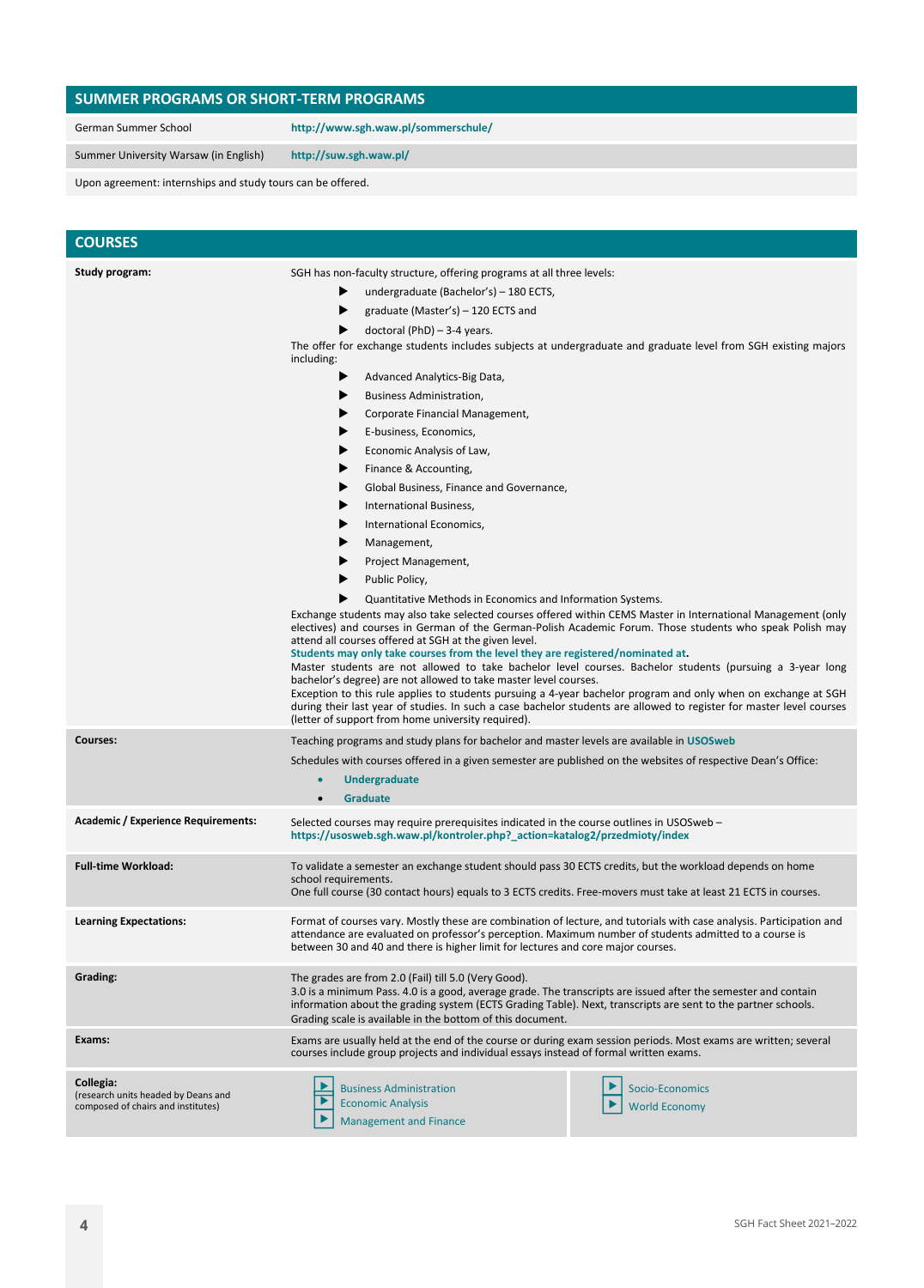| <b>LANGUAGES</b>         |                                                                                                                                                                                                                                                                                                                                                                   |
|--------------------------|-------------------------------------------------------------------------------------------------------------------------------------------------------------------------------------------------------------------------------------------------------------------------------------------------------------------------------------------------------------------|
| Language of instruction: | Majority of courses is offered in Polish, but students may complete a full semester or academic year in English,<br>since SGH offers full-time BA and MA programs in English in selected majors as well as part-time PhD program in<br>Management and Economics in English.                                                                                       |
| Language requirement:    | The partner school must ensure the candidate has appropriate proficiency in English (or Polish) at least at the<br>level of B2 in the CEFR scale. It means that we require as minimum: CAE (C), TOEFL IBT 79, IELTS 6.0, LCCI Level 3<br>(Pass), TOEIC - 750 or the confirmation from partner school that the student is demonstrating equivalent<br>proficiency. |
| Language courses:        | All exchange students may attend classes of Polish for beginners. Upon request (and with permission of SGH Centre<br>for Foreign Languages) students may join our language tutorials (German, English, French, Russian, Spanish, and<br>Italian). For more advanced we may offer: intermediate Polish and Advanced Polish (Business Polish).                      |

# **PRACTICAL INFORMATION – PREPARATION AND ARRIVAL**

| Support for Individuals with<br><b>Disabilities</b> | SGH has the infrastructure to welcome students and staff with disabilities which is continuously improved – more<br>information on our website<br>For specific questions please contact dson@sgh.waw.pl                                                                                                                                                                                                                                                                                                                                                                                                                      |                                                                                                                                                                                                                                                                                                                                                                                                                                                                                                                                                    |  |
|-----------------------------------------------------|------------------------------------------------------------------------------------------------------------------------------------------------------------------------------------------------------------------------------------------------------------------------------------------------------------------------------------------------------------------------------------------------------------------------------------------------------------------------------------------------------------------------------------------------------------------------------------------------------------------------------|----------------------------------------------------------------------------------------------------------------------------------------------------------------------------------------------------------------------------------------------------------------------------------------------------------------------------------------------------------------------------------------------------------------------------------------------------------------------------------------------------------------------------------------------------|--|
| <b>Health insurance:</b>                            | All exchange and freemover students are required to have health insurance from their home country covering<br>medical expenses for the full period of stay (EU citizens should possess European Health Insurance Card), as well as<br>an accident and personal liability insurance. Non-EU citizens are required to pay for health insurance to the Polish<br>National Health Fund at the monthly rate of approx. 50 PLN that covers all basic health services, including basic dental<br>services. More information to be found at: https://www2.sgh.waw.pl/en/node/2513                                                    |                                                                                                                                                                                                                                                                                                                                                                                                                                                                                                                                                    |  |
| Visa / Letter of acceptance:                        | Students outside EU should apply for student visa prior the arrival, especially if they plan to take an<br>internship.<br>Getting the internship may require obtaining the work permit. We strongly advise you to contact local Polish<br>embassy/consulate to learn more about application procedure relevant to your status. In some cases and places,<br>issuing visa may take more time, so it is better to start this formality well in advance.<br><b>Ministry of Foreign Affairs Republic of Poland</b><br>Mazowiecki Urząd Wojewódzki w Warszawie<br>Also, we issue a letter of acceptance to all admitted students. |                                                                                                                                                                                                                                                                                                                                                                                                                                                                                                                                                    |  |
| <b>Living Expenses:</b>                             | Housing on-campus                                                                                                                                                                                                                                                                                                                                                                                                                                                                                                                                                                                                            | PL 2400/semester/person (double)                                                                                                                                                                                                                                                                                                                                                                                                                                                                                                                   |  |
|                                                     | Damage deposit                                                                                                                                                                                                                                                                                                                                                                                                                                                                                                                                                                                                               | PLN 700/person                                                                                                                                                                                                                                                                                                                                                                                                                                                                                                                                     |  |
|                                                     | Housing off-campus                                                                                                                                                                                                                                                                                                                                                                                                                                                                                                                                                                                                           | PLN 800 - 1600/month/apartment excl. utilities                                                                                                                                                                                                                                                                                                                                                                                                                                                                                                     |  |
|                                                     | Local transportation (personalised student pass)                                                                                                                                                                                                                                                                                                                                                                                                                                                                                                                                                                             | 55.00 PLN/month, 140 PLN/3 months;<br>more info at: Waraw Public Transport                                                                                                                                                                                                                                                                                                                                                                                                                                                                         |  |
|                                                     | Food                                                                                                                                                                                                                                                                                                                                                                                                                                                                                                                                                                                                                         | approx. 500 PLN/month                                                                                                                                                                                                                                                                                                                                                                                                                                                                                                                              |  |
|                                                     | Entertainment                                                                                                                                                                                                                                                                                                                                                                                                                                                                                                                                                                                                                | about 200 PLN/month                                                                                                                                                                                                                                                                                                                                                                                                                                                                                                                                |  |
|                                                     | Rate of exchange (Jan. 2019):                                                                                                                                                                                                                                                                                                                                                                                                                                                                                                                                                                                                | EUR-4.29 PLN; USD-3.79 PLN                                                                                                                                                                                                                                                                                                                                                                                                                                                                                                                         |  |
| <b>Academic Expenses:</b>                           | Obligatory fee for student ID                                                                                                                                                                                                                                                                                                                                                                                                                                                                                                                                                                                                | 22 PLN (33 PLN for a duplicate); paid to individual<br>account number from the VOD                                                                                                                                                                                                                                                                                                                                                                                                                                                                 |  |
| <b>Tuition fees</b>                                 | Exchange students                                                                                                                                                                                                                                                                                                                                                                                                                                                                                                                                                                                                            | do not pay any tuition fees.                                                                                                                                                                                                                                                                                                                                                                                                                                                                                                                       |  |
|                                                     | Free-mover students                                                                                                                                                                                                                                                                                                                                                                                                                                                                                                                                                                                                          | from EU/EEA pay 200 PLN per 1 ECTS credit (courses<br>taught in Polish) and 250 PLN per 1 ECTS (courses<br>taught in foreign languages), students outside EU/EEA pay<br>65 € per 1 ECTS credit (courses taught in Polish) and 80<br>€ per 1 ECTS (courses taught in foreign languages). Free-<br>mover students are requested to apply for a minimum of<br>21 ECTS credits. Course materials currently are<br>prepared free of charge or at the cost<br>of photocopying. Some books can be purchased at<br>discounted prices (ca. 200 PLN/course). |  |
| <b>Other Expenses:</b>                              | Student fees for courses and Polish language course – none for exchange students, free-movers pay standard fee<br>for full-time course. Some courses may require purchase of textbooks (special discounts form publishers apply)                                                                                                                                                                                                                                                                                                                                                                                             |                                                                                                                                                                                                                                                                                                                                                                                                                                                                                                                                                    |  |

and small fees for course package.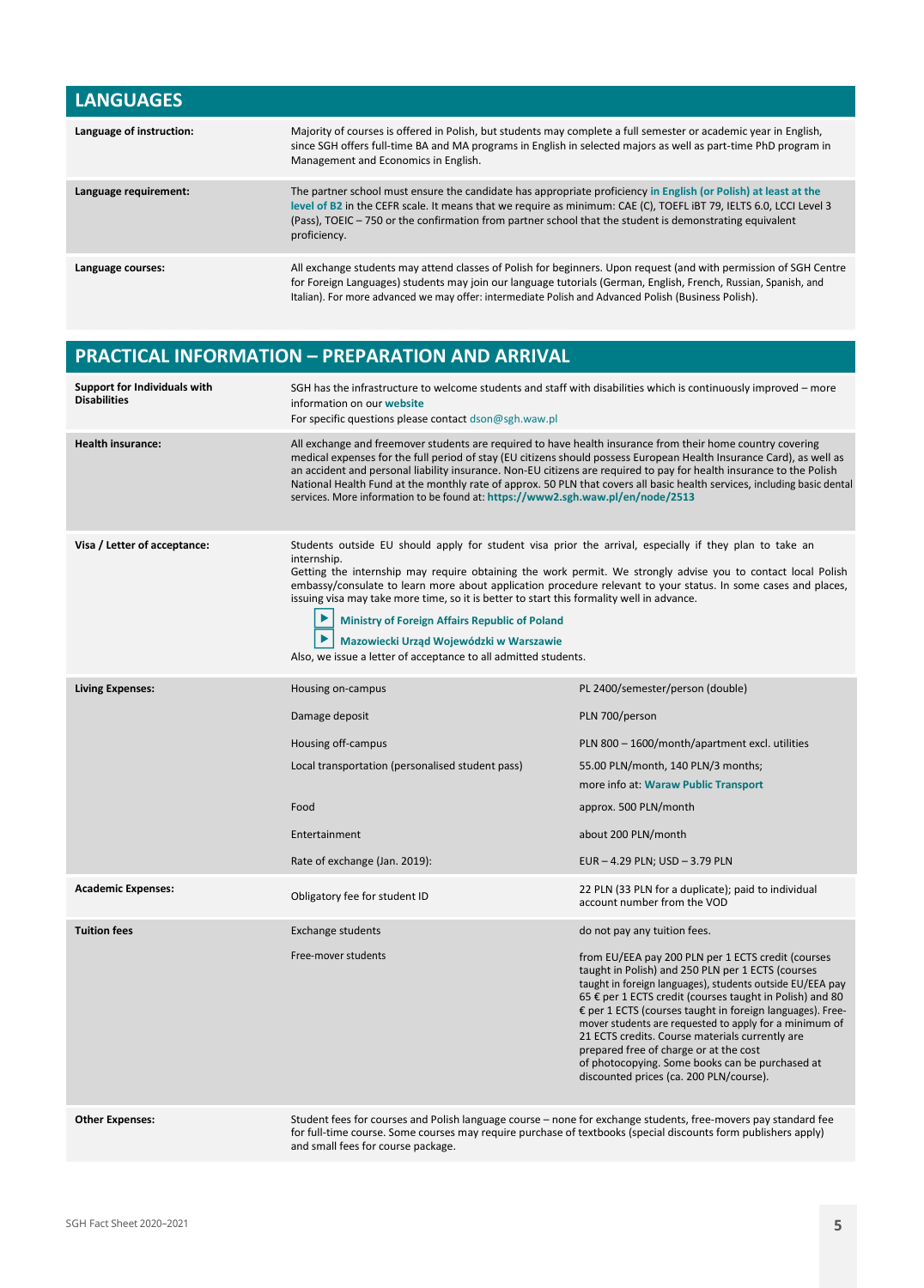| <b>PRACTICAL INFORMATION - STUDYING AND LIVING IN WARSAW</b> |                                                                                                                                                                                                                                                                                                                                                                                                                                                                                                                                                                                                                                                                                                                                           |  |  |
|--------------------------------------------------------------|-------------------------------------------------------------------------------------------------------------------------------------------------------------------------------------------------------------------------------------------------------------------------------------------------------------------------------------------------------------------------------------------------------------------------------------------------------------------------------------------------------------------------------------------------------------------------------------------------------------------------------------------------------------------------------------------------------------------------------------------|--|--|
| <b>Orientation</b>                                           | Orientation takes place in a week before the beginning of classes. The orientation is not obligatory but strongly<br>recommended and includes cross-cultural training. Exact dates are given in the calendar part.                                                                                                                                                                                                                                                                                                                                                                                                                                                                                                                        |  |  |
| <b>Facilities</b>                                            | SGH offers the exchange students the access to SGH library (Central Economic Library in Poland) with reading hall,<br>periodicals library and media services (Pro-Quest data base etc.).<br>Computer labs are located in various places of the school, but students may use their own notebooks by plugging-<br>in in designated areas or using the WiFi network available on campus using Microsoft Office Suite for<br>PC/Mac/mobile.<br>Students may also join selected Physical Education classes and the Sauna.<br>SGH facilities also include banking services (account opening, ATM's), several student clubs with food & snacks,<br>photocopying services. Grocery shops and other facilities are located close to SGH buildings. |  |  |
| <b>Student Services</b>                                      | Each student has a "buddy" assigned - SGH student who assists exchange students especially during the first weeks<br>of stay at SGH. CEMS Club and Erasmus Student Network are also organizing trips to Polish cities and neighbouring<br>countries, international dinners, celebration of typical Polish holidays etc. Other activities may include skiing trips, sailing<br>& canoeing camps. SGH also has active student organisations that are willing to involve exchange students (AIESEC,<br>student unions, sports academic clubs etc.)                                                                                                                                                                                           |  |  |
| Internships                                                  | Internships are not obligatory at SGH (except students of CEMS and selected majors), but Centre assists students in<br>finding the internship on request.                                                                                                                                                                                                                                                                                                                                                                                                                                                                                                                                                                                 |  |  |
| <b>Career services</b>                                       | SGH Career Centre publishes job and internship offers on its Career Portal available to all registered students<br>(using login and password) - https://kariera.sgh.waw.pl.<br>In case of CEMS students they may seek assistance in finding internships, business projects or job offers of CEMS<br>Corporate Relations Manager.                                                                                                                                                                                                                                                                                                                                                                                                          |  |  |
| <b>Exchange Coordinator Services</b>                         | The Centre is fully responsible for the overall exchange at SGH, except course scheduling, registration and transcripts<br>that are issued by the relevant dean's office.                                                                                                                                                                                                                                                                                                                                                                                                                                                                                                                                                                 |  |  |

# **OTHER RELEVANT INFO AND LINKS**

#### **[ECTS Guides, Int'l Student Handbook,](http://administracja.sgh.waw.pl/en/cpm/international_exchange/incoming_students/informations/) Movies and Presentations**

| Warsaw official website       | http://www.e-warsaw.pl<br>http://www.poland.pl                                                                    |                                                                                                                                                                                                                                                                                                                                                                                                                                                |  |
|-------------------------------|-------------------------------------------------------------------------------------------------------------------|------------------------------------------------------------------------------------------------------------------------------------------------------------------------------------------------------------------------------------------------------------------------------------------------------------------------------------------------------------------------------------------------------------------------------------------------|--|
| <b>Alternative City Guide</b> | guide to Warsaw prepared by Erasmus Student Network SGH<br>http://issuu.com/esnsgh/docs/guide012015fin.compressed |                                                                                                                                                                                                                                                                                                                                                                                                                                                |  |
| <b>SGH</b> in social media:   | SGH Facebook<br>International Centre FB:<br>Twitter<br>Instagram<br>LinkedIn<br>Flickr                            | https://www.facebook.com/SGHWarsaw<br>https://www.facebook.com/SGHInternational/<br>https://twitter.com/SGHWarsaw<br>https://www.instagram.com/sghwarsaw/<br>https://www.linkedin.com/school/15096521?pathWildcard=15096521<br>https://www.flickr.com/photos/sgh_warsaw/sets/<br>Albums with official pictures of the University and events. Pictures can be used for<br>promotion purposes providing that the source of pictures is mentioned |  |
| <b>Info Dissemination:</b>    | We disseminate information by:                                                                                    | Email<br>Mail                                                                                                                                                                                                                                                                                                                                                                                                                                  |  |

# **GRADING TABLE**

From 2012/2013 academic year, SGH has changed its grading scale by deleting the 5.5 (the highest) grade. Therefore, the grading percentage of current 5.0 grade represents accumulated percentage of former 5.0 and 5.5 grades. The ECTS grading table that reflects the actual distribution of grades under new system has been updated in May 2013.

In a new system, the grading scale used at SGH from 2012/2013 ranges from 2.0 to 5.0.

▶ 5.0 is the highest grade and the lowest passing grade is 3.0.

 $\boxed{\blacktriangleright}$  4.0 is the norm for a good pass.